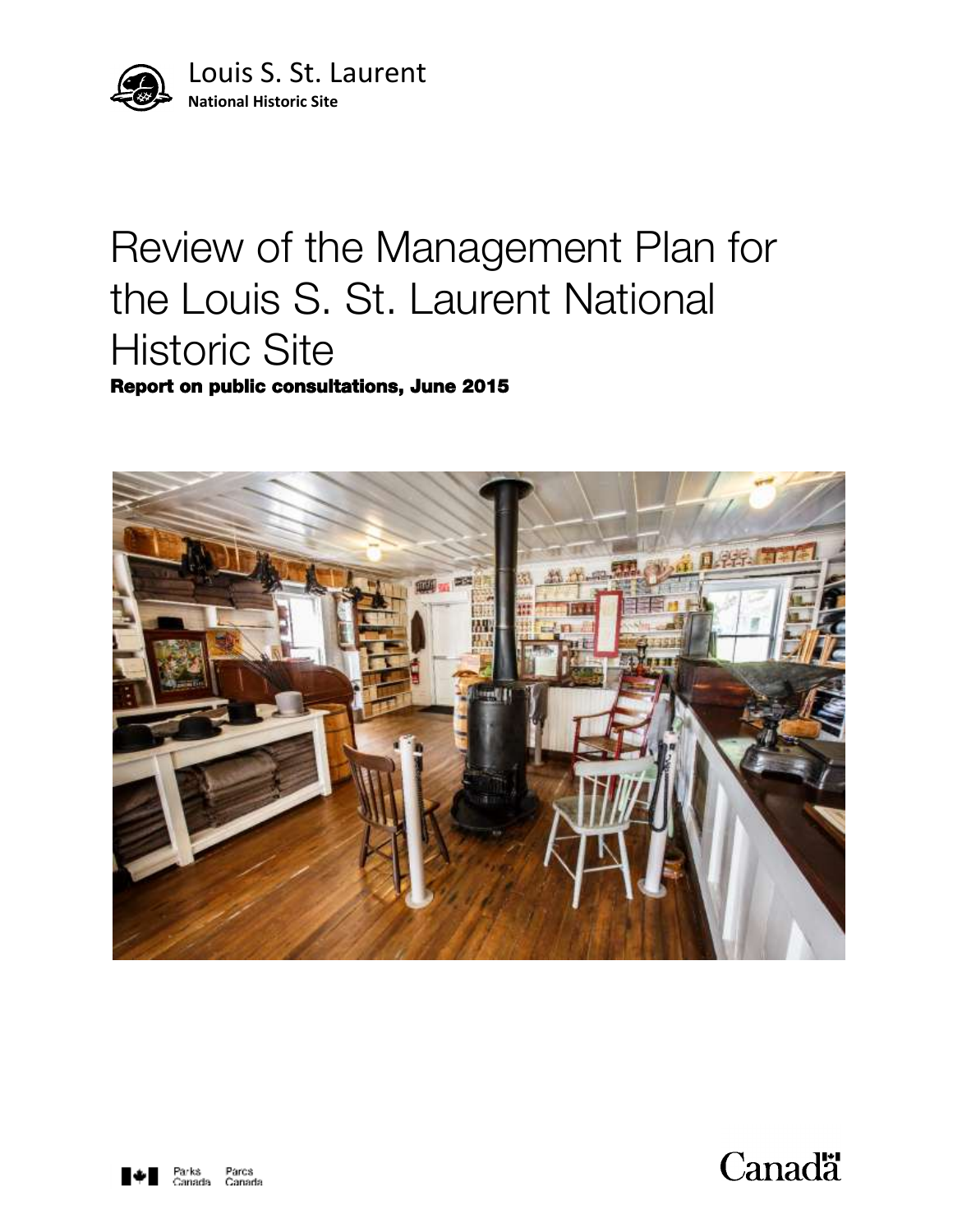## Introduction

The management plan for the Louis S. St. Laurent National Historical Site is currently under review. Parks Canada therefore gave the public and community stakeholders the opportunity to participate in the development of new orientations regarding the management of the national historic site for the next 10 years. To that end, public consultations were held regarding the review of the management plan for the Louis S. St. Laurent National Historic Site in June and July 2015.

This documents represents the proceedings of that consultation and a summary of the opinions expressed by residents, community stakeholders, and representatives of the Municipality of Compton.

## **Objectives**

The consultation had two objectives: first, to announce the long-term vision, key strategies, objectives and targets to be met and, secondly, to gather points of view and comments from the public to help Parks Canada improve and adjust the proposed management plan based on the comments provided.

#### Consultation process

The national historic site's planning team prepared a "Public Consultation Document" that covered the following points:

- Context and planning
- The importance of the historic site
- The operation of the historic site
- The main achievements since the adoption of the 2007 management plan
- The main issues
- The proposed management approach for the next 10 years
- Vision elements

That document, published in French and English, was published on the historic site's website and distributed to participants in attendance at the consultations.

A statement was published in the local media to launch the consultation process regarding the management plan for the Louis S. St. Laurent National Historic Site and to invite the public to attend the public consultation on June 22. Invitations were also mailed and emailed to community stakeholders and the Municipality of Compton (list attached).

Two consultation meetings were held at the national historic site on June 22, 2015. In addition to the consultation document, a slide show was used to present key elements of the future management plan to those present.

People not in attendance had the opportunity to submit their comments by email until July 13, 2015.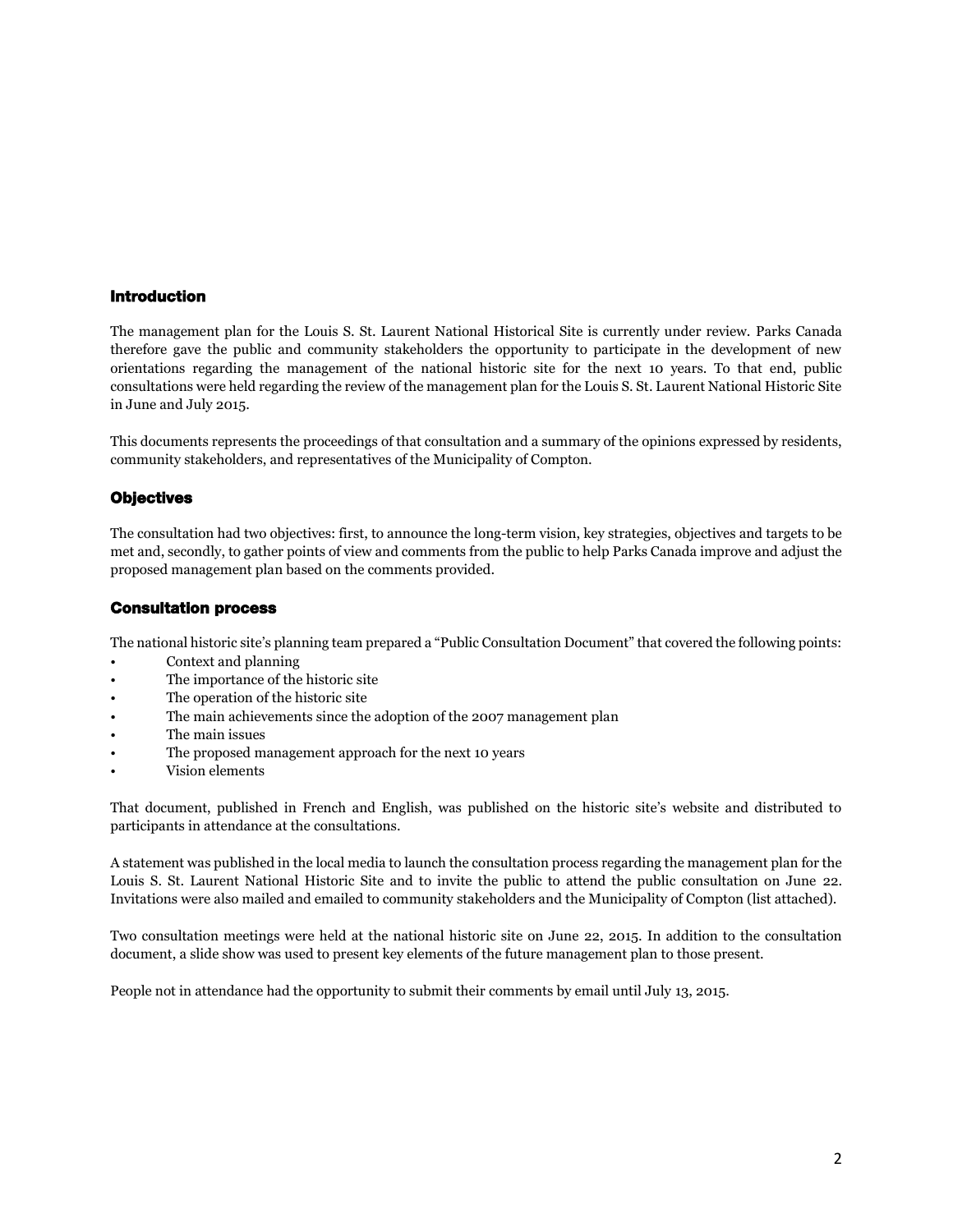# Summary of the main elements discussed during the consultations

## Networking and promotion

Participants felt that the site should join with other tourist sites to propose combined activities and to be part of grouped promotional activities. "Agri-gourmet activities" would be a possibility. The site could also host networking activities for the tourism sector in order to present its activities and create professional ties.

One participant mentioned that the image associated with heritage is not always dynamic. Visuals for the sites need to be more dynamic and the heritage addressed indirectly.

Participants noted that the site could make more use of new technology for its promotion and to promote other local tourist sites.

## Programming

Participants discussed activities organized by local organizations that could include programming by the historic site, such as the Pioneer Trail, the tour of cemeteries, and the tea route.

The Field Unit Superintendent asked if two annual events at the site would be enough. Participants confirmed that, yes, but there must obviously not be too many. The event programming currently proposed, i.e. Comptonales and the Foire d'antan, would be perfect.

The Field Unit Superintendent also asked participants what they thought of opening the site to private events. The response was yes, but the events must respect a minimal standard compatible with the museal vocation of the site.

#### Eventual closing of the site

One participant expressed concern about the possibility of the closing the site in the future. The Field Unit Superintendent confirmed that that possibility is not at all in Parks Canada's plans.

#### Replacement of trees that are at the end of their life to preserve the cultural landscape of the historic site.

Participants were asked if trees that have been cut down should be replaced. Participants replied that some trees could cause problems in the future and have a negative effect on visitor experience. A vegetation replacement plan should therefore include criteria regarding visitor experience and the conservation of landscape resources.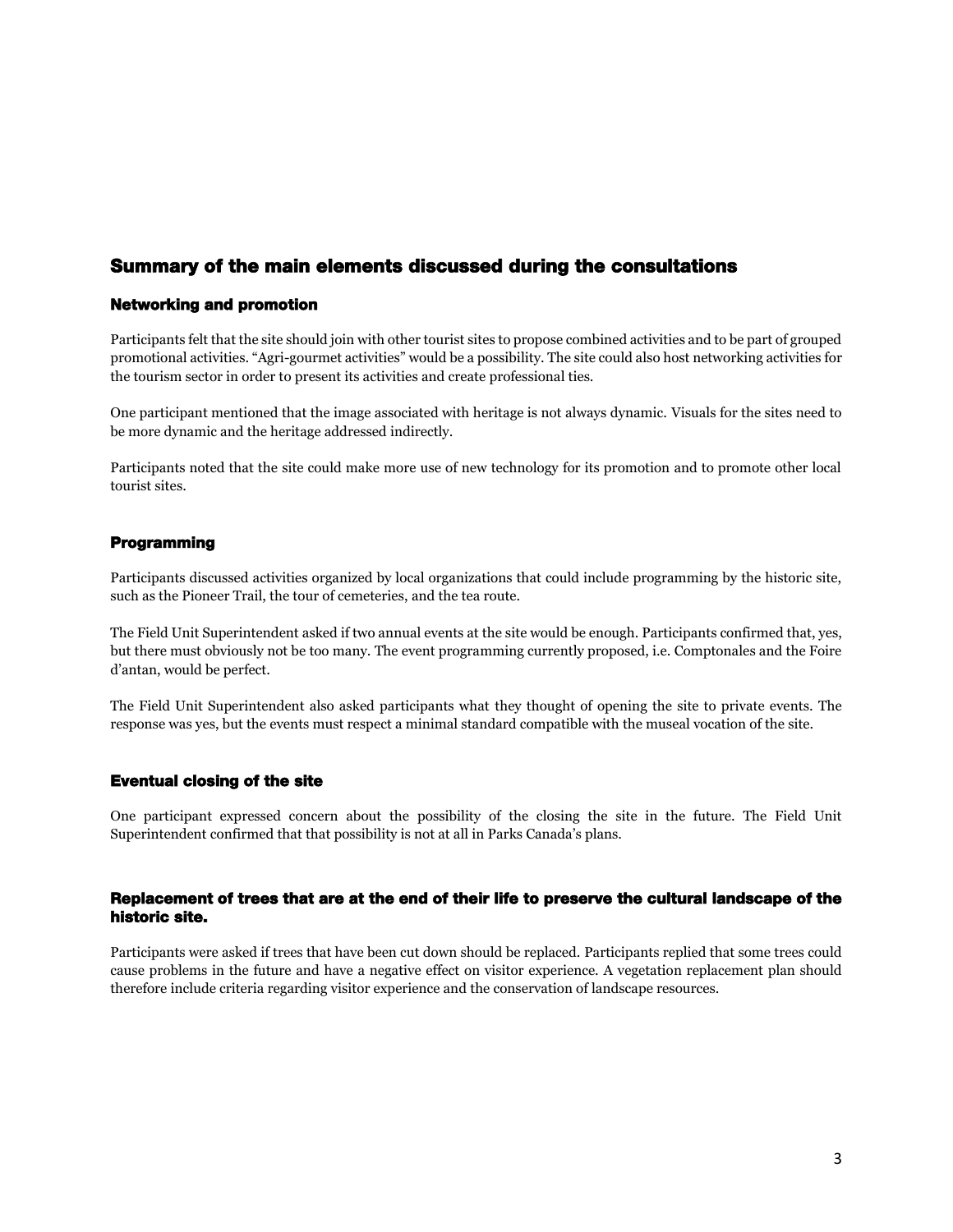#### Opportunity to offer more services to school groups

Participants noted that, to increase the number of visitors, it might be good to examine the possibility of attracting school groups that want to visit the orchards in the area. Day camps could also be considered, but packages would need to be offered that were more fun, in partnerships with other sites of interest in the area.

#### Community interest in the site

According to one participant, the poor attendance at the consultations would indicate a loss of community interest in the site. The Field Unit Superintendent replied that, in fact, the scope of the site's integration in the community has decreased, but relations remain strong with partners concerned with the holding of events.

#### Big tent

Participants confirmed that the big tent should be maintained, but replaced with a new one, as the existing one is at the end of its life. Increasing the size of the tent would increase the site's accommodation capacity.

#### Fence around the historic site

The site is fenced. Some may have the sense that access is limited or that the site is private. It would be good to find strategies to highlight the public vocation of the garden so people use it more.

#### Reinforce the role of the general store in the programming of the site's brand

For the participants, the general store is truly authentic. In the future, Parks Canada should emphasize this asset to develop the site and create its "brand".

Participants proposed several ideas for promoting the store: offer a costumed greeting, add background music and noise (inside and outside), add characters so people can take pictures in front of the general store, give visitors a small souvenir when they leave, sell items, etc.

#### Review of the hours of operation

Participants felt that it was necessary to carefully study statistics from days the site is open to see if it would be more profitable for visitors to open on a different schedule from what is currently in effect. A comparison to the tourism association's statistics should also be done.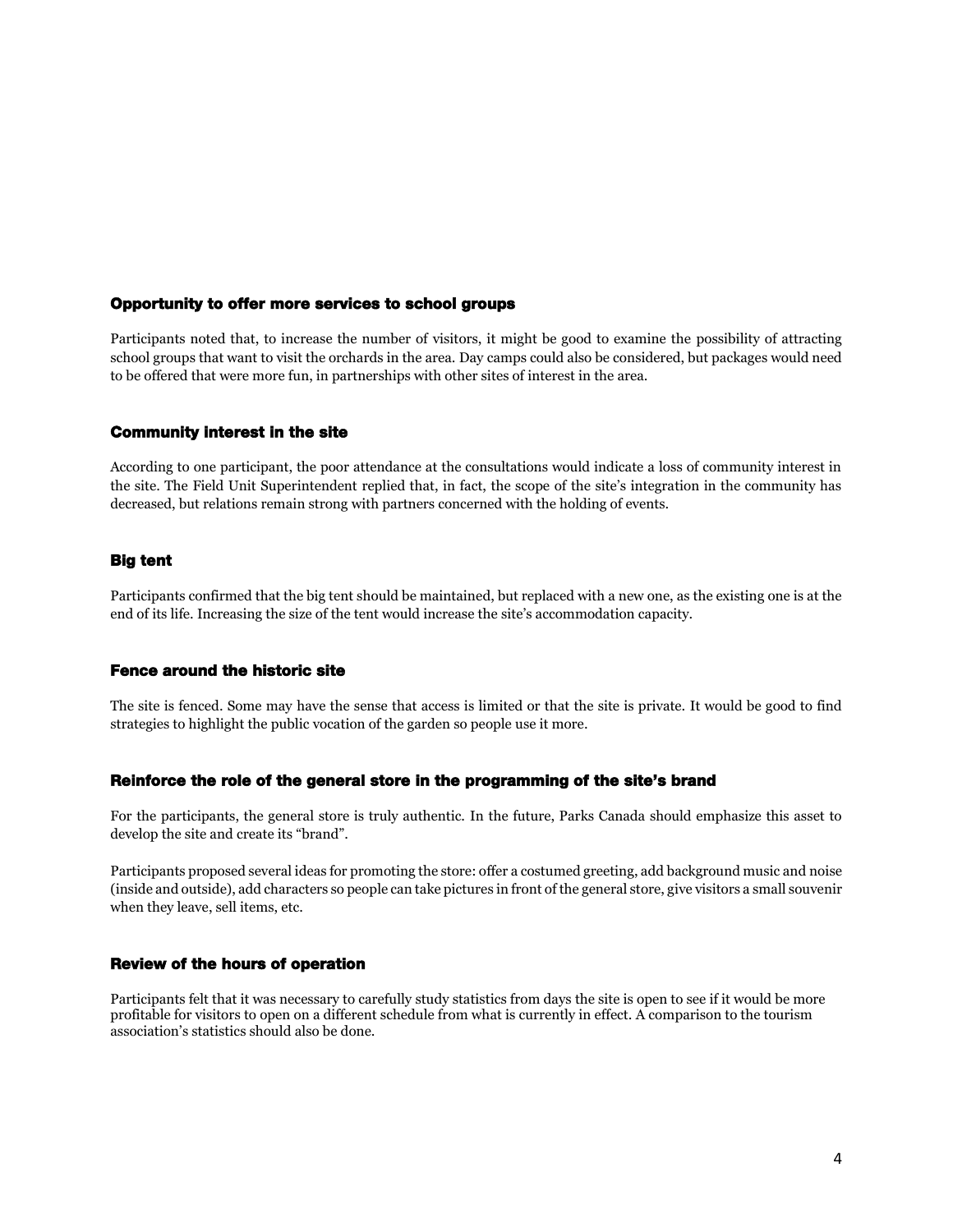# Conclusion

The consultation exercise was extremely positive and will help Parks Canada improve its approach in managing the Louis S. St. Laurent National Historic Site. The elements discussed will be taken into consideration and adjustments will be made to the strategies and objectives of the future management plan in order to implement certain promising ideas.

The management plan will be finalized in the fall of 2015. The Field Unit Superintendent and the Director General of Parks Canada will then have it approved by the Minister of the Environment. Finally, the management plan will be tabled in the Parliament of Canada.

In closing, Parks Canada would like to sincerely thank all who took part in the consultation exercise regarding the management plan for the Louis S. St. Laurent National Historic Site for their ideas, their hopes and their vision regarding the future of the historic site.

Carole Loiselle Field Unit Superintendent Mauricie and Western Quebec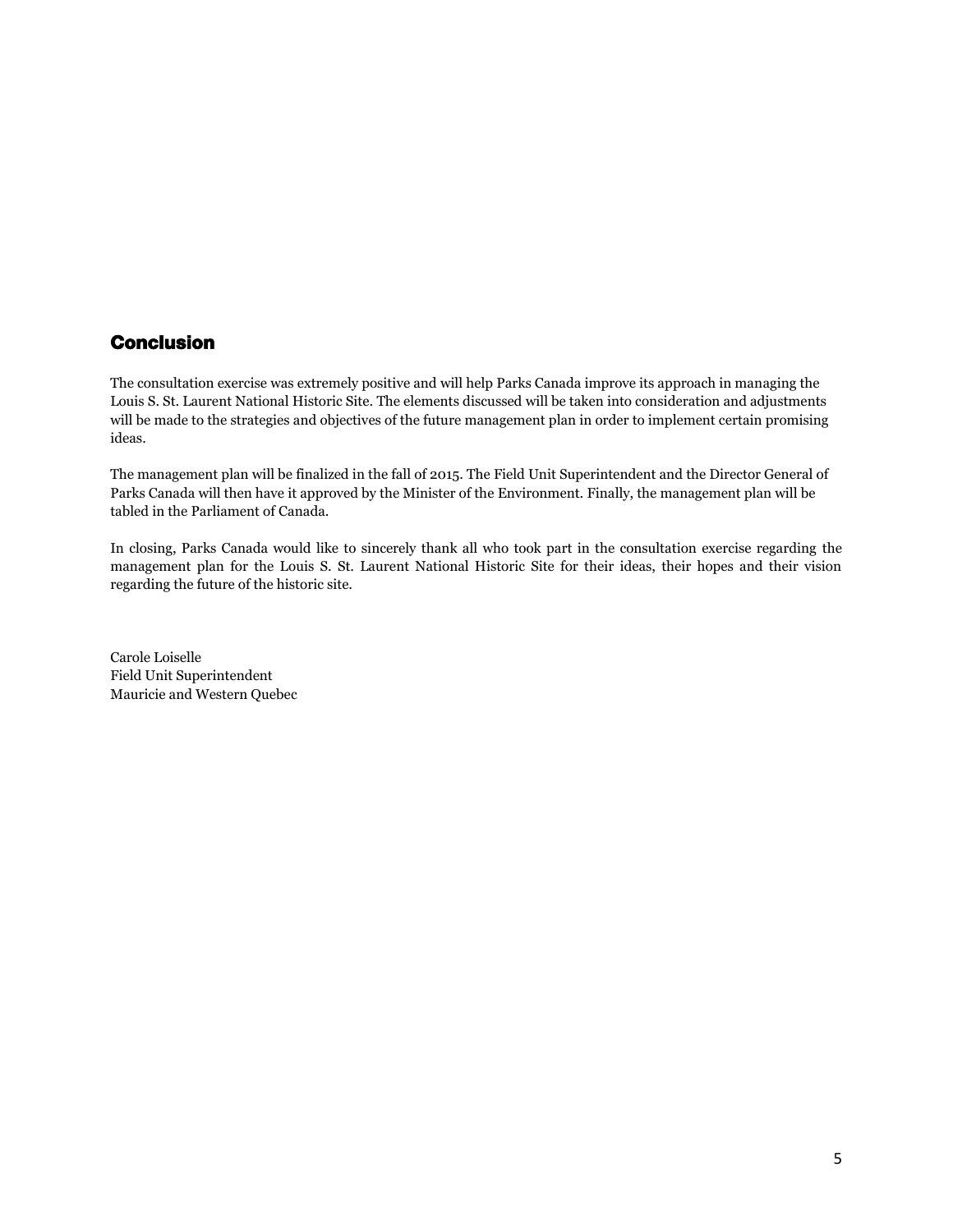# Appendix Guest list

- Member of Parliament for Compton-Stanstead: Jean Rousseau, NDP
- Member of the National Assembly for Saint-François: Guy Hardy
- Municipality of Compton: Bernard Vanasse, Mayor
- Municipality of Compton: Jacques Leblond, City Manager

# Municipal councillors

- Ward 1, Louis S. St. Laurent: Ms. Solange Masson
- Ward 2, Moe's River: Ms. Nicole Couture
- Ward 3, Cochrane: Mr. Karl Tremblay
- Ward 4, Coaticook River: Mr. François Rodrigue
- Ward 5, Hatley: Mr. René Jubinville
- Ward 6, Pomeroy: Mr. Réjean Mégré

# Louis S. St. Laurent Companions

- Esthelle Larouche
- Réal Bérubé
- Andrée Côté
- Gilles Pomerleau
- Suzanne Couture
- Gaétan Gilbert
- **•** France Provencher
- Michèle Lavoie

# **Tourism**